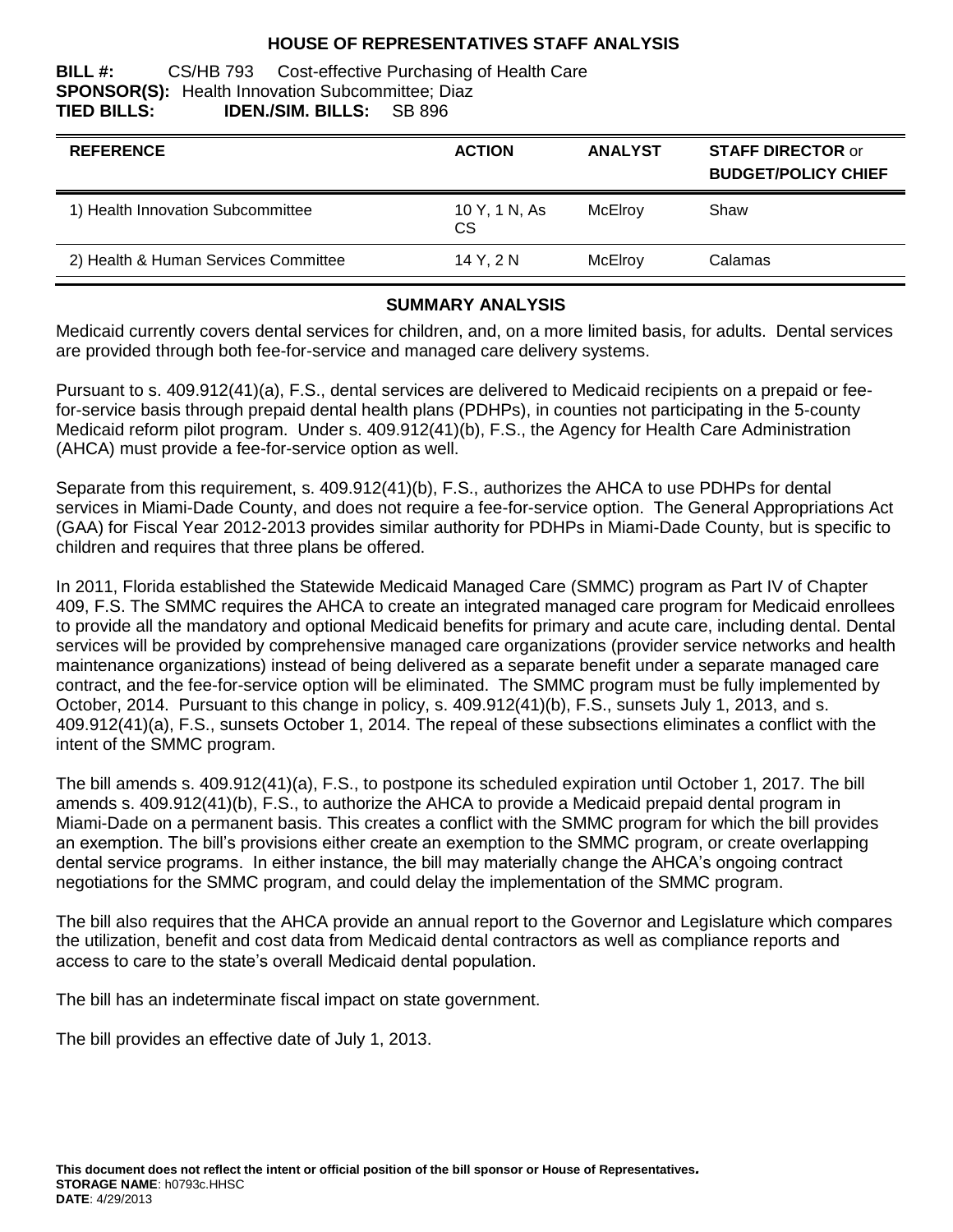### **FULL ANALYSIS**

### **I. SUBSTANTIVE ANALYSIS**

### A. EFFECT OF PROPOSED CHANGES:

#### **Present Situation**

#### **Medicaid**

Medicaid is a joint federal- and state-funded program that provides health care for low-income Floridians, administered by the AHCA under ch. 409, F.S. Federal law establishes the mandatory services to be covered in order to receive federal matching funds. Benefit requirements can vary by eligibility category. For example, more benefits are required for children than for the adult population. Florida's mandatory and optional benefits are prescribed in state law under ss. 409.905, and 409.906 F.S., respectively.

Dental services are an optional Medicaid benefit. Florida provides full dental services for children, and emergency dental services for adults.<sup>1</sup>

Presently Florida Medicaid recipients receive their benefits through either a fee-for-service or managed care delivery system.

#### **Prepaid Dental Health Plans**

A prepaid dental health plan (PDHP) is:

A managed care plan that is licensed or certified as a risk-bearing entity, or qualified pursuant to s. 409.912(4)(d), F.S., in the state and is paid a prospective per-member, per-month payment by the agency.<sup>2</sup>

In 2001, proviso language in the General Appropriations Act (GAA) authorized the AHCA to initiate a PDHP pilot program in Miami-Dade County.<sup>3</sup> Similar statutory authority was provided in 2003.<sup>4</sup> The AHCA implemented the program in Miami-Dade County in July 2004 for Medicaid children under age 21.<sup>5</sup> In the 2010-2011 General Appropriations Act (GAA), the Legislature directed the AHCA to provide enrollees with a choice of at least two licensed plans in Miami-Dade County and increased the number to three in the 2011-2012 and 2012-2013 GAAs.<sup>6</sup> Currently, two PDHPs serve Medicaid recipients in Miami-Dade County.<sup>7</sup>

In 2003, the Legislature expanded the PDHP initiative beyond Miami-Dade County by authorizing the AHCA to contract with PDHPs without specifying the county or the population.<sup>8</sup> The 2010-2011 GAA proviso specifically authorized the AHCA to contract with PDHPs on either a regional or statewide basis.<sup>9</sup> This authority was not limited to children, and the contracts were not to exceed 2 years. The authority excluded Miami-Dade County from this contracting process but did permit the AHCA the

 $\overline{a}$ 

**DATE**: 4/29/2013

 $1$  S. 409.906(1), (6), F.S.

<sup>2</sup> S. 409.962, F.S., *See* Agency for Health Care Administration, *Model Statewide Prepaid Dental Health Plan (SPDHP) Contract, Attachment II-Core Contract Provisions*, p. 17, [http://ahca.myflorida.com/medicaid/pdhp/docs/120120\\_Attachment\\_II\\_Core.pdf](http://ahca.myflorida.com/medicaid/pdhp/docs/120120_Attachment_II_Core.pdf) (last visited Mar. 24, 2013). PDHPs are classified as prepaid ambulatory health plans by 42 CFR Part 438.

<sup>3</sup> *See* Specific Proviso 135A, General Appropriations Act 2001-2002 (Conference Report on CS/SB 2C).

<sup>4</sup> Chapter 2003-405, s. 18.

<sup>&</sup>lt;sup>5</sup> Agency for Health Care Administration, *Statewide Prepaid Dental Program,* [http://ahca.myflorida.com/Medicaid/index.shtml#pdhp](http://ahca.myflorida.com/Medicaid/index.shtml%23pdhp) (last visited: Mar. 24, 2013).

<sup>&</sup>lt;sup>6</sup> See, Specific Proviso, line 204, General Appropriations Act for Fiscal Year 2010-2011 (Conference Report on HB 5001); Specific Proviso, line 192, General Appropriations Act for Fiscal Year 2011-2012 (Conference Report on SB 5000); Specific Proviso, line 186, General Appropriations Act for Fiscal Year 2021-2013 (Conference Report on HB 5001). Note, however, "an appropriations bill must not change or amend existing law on subjects other than appropriations". <u>Brown v. Firestone</u>, 382 So.2d 654 (Fla., 1980).<br><sup>7</sup> AHCA .aunra, pote 5 AHCA, s*upra,* note 5.

 $^8$  S. 409.912(42), F.S. (2003).

**STORAGE NAME**: h0793c.HHSC **PAGE: 2** 9 *See* Specific Proviso 204, General Appropriations Act 2010-2011 (Conference Report on HB 5001).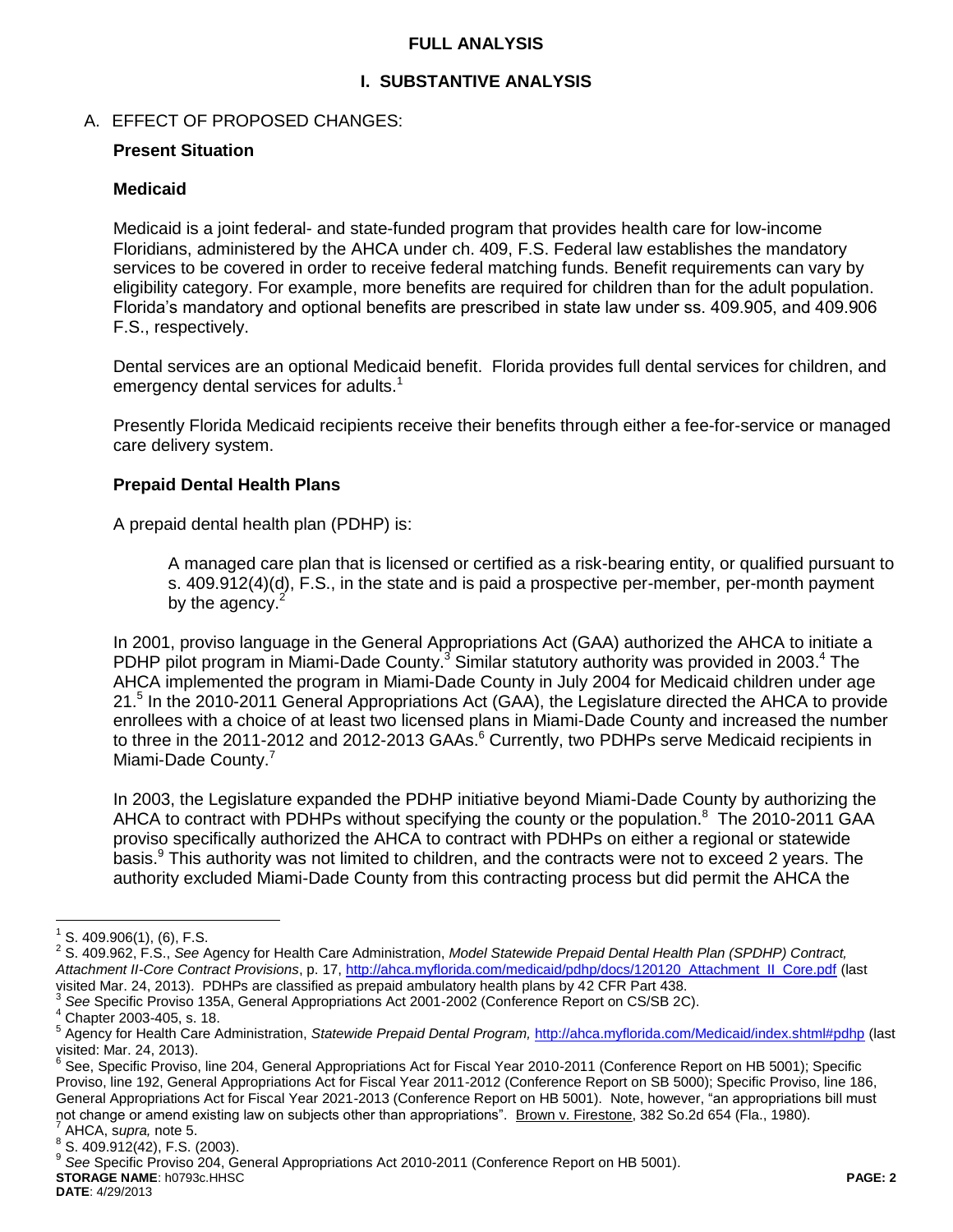option of including the Medicaid reform pilot counties in the procurement.<sup>10</sup> The AHCA elected not to include those counties. (Children enrolled in managed care plans in the reform counties receive their dental benefits through comprehensive managed care plans; not through PDHPs.)<sup>11</sup>

The statewide proviso language was repeated in the 2011-2012 GAA, $^{12}$  and similar language was enacted in s. 409.912(41)(a), F.S. However, these provisions made PDHP contracting mandatory, not discretionary, outside the reform counties (and Miami-Dade county). However, s. 409.912(41)(b), F.S., limits the use of PHDPs by requiring that the ACHA may not limit dental services to PDHPs and must allow dental services to be provided on a fee-for-service basis as well.

Section 409.912(41)(b), F.S., continues the AHCA's discretionary authority to use PDHPs in Miami-Dade County for Fiscal Year 2012-2013. This language prohibits the use of fee-for-service in Miami-Dade County during this time period (if the discretionary authority is exercised).

### **Statewide Medicaid Managed Care**

In 2011, Florida established the Statewide Medicaid Managed Care (SMMC) program as Part IV of Chapter 409, F.S. The SMMC requires the AHCA to create an integrated managed care program for Medicaid enrollees to provide all the mandatory and optional Medicaid benefits for primary and acute care, including dental. Dental services will be provided by comprehensive managed care organizations (provider service networks and health maintenance organizations) instead of being delivered as a separate benefit under a separate managed care contract, and the fee-for-service option will be eliminated.<sup>13</sup> The AHCA must implement the SMMC program by October, 2014.

The SMMC program will be the primary method of delivery for Medicaid services. The program's enacting laws repeal many sections of current Medicaid law effective upon the implementation of the SMMC program. Pursuant to this change in policy, the PDHP laws will sunset as well. Section 409.912(41)(b), F.S., sunsets July 1, 2013, and s. 409.912(41)(a), F.S., sunsets October 1, 2014.

The sunset of these subsections eliminates a conflict with the SMMC program. Even if they were not repealed, they would be preempted by the SMMC program: s. 409.961, F.S., requires any conflict between the SMMC program law and pre-reform laws to be resolved in favor of the SMMC laws.

On December 28, 2012, the ACHA released an Invitation to Negotiate (ITN) to competitively procure managed care plans on a statewide basis, and is currently negotiating contracts for the SMMC program.<sup>14</sup> The ACHA anticipates that the Notice of Intent to Award will be posted by September 16, 2013.<sup>15</sup> Pursuant to s. 409.973, F.S., the ITN lists dental services as one of the services to be offered by the managed care plans.<sup>16</sup>

The ITN is currently in a statutorily imposed "blackout period" until 72 hours after the award and the ACHA cannot provide interpretation or additional information not included in the ITN documents. Specifically, s. 287.057(23), F.S., provides:

 $\overline{a}$ 

<sup>&</sup>lt;sup>10</sup> In 2005, the Legislature enacted laws to reform the delivery and payment of services through the Medicaid program and directed AHCA to seek a federal waiver for a Medicaid managed care pilot program over five years. The program began in Broward and Duval counties in 2006 and later expanded to Baker, Clay and Nassau counties in 2007, as authorized in statute. The five year waiver was set to expire June 30, 2011, but has been renewed through June 30, 2014.

Agency for Health Care Administration, Capitated Health Plan Contract, Scope of Services, Attachment I, [http://ahca.myflorida.com/mchq/Managed\\_Health\\_Care/MHMO/docs/contract/1215\\_Contract/2012-2015/Sept1-Versions/2012-15\\_HP-](http://ahca.myflorida.com/mchq/Managed_Health_Care/MHMO/docs/contract/1215_Contract/2012-2015/Sept1-Versions/2012-15_HP-ContractAtt-I-CAP-CLEAN-SEPT2012.pdf)[ContractAtt-I-CAP-CLEAN-SEPT2012.pdf](http://ahca.myflorida.com/mchq/Managed_Health_Care/MHMO/docs/contract/1215_Contract/2012-2015/Sept1-Versions/2012-15_HP-ContractAtt-I-CAP-CLEAN-SEPT2012.pdf) (last visited: Mar. 24, 2013).

<sup>&</sup>lt;sup>12</sup> See Chapter 2011-69; Specific Proviso for Line Item 192, General Appropriations Act 2011-2012, (Conference Report on SB 2000). <sup>13</sup> S. 409.973, F.S.

<sup>14</sup> ACHA Invitation to Negotiate, *Statewide Medicaid Managed Care*, *Addendum 2* Solicitations Number: ACHA ITN 017-12/13; dated February 26, 2013[. http://myflorida.com/apps/vbs/vbs\\_www.ad.view\\_ad?advertisement\\_key\\_num=105774](http://myflorida.com/apps/vbs/vbs_www.ad.view_ad?advertisement_key_num=105774) (last visited March 24, 2013); ACHA Invitation to Negotiate, *Statewide Medicaid Managed Care*, Solicitation Number: ACHA ITN 017-12/13; dated December 28, 2012. [http://myflorida.com/apps/vbs/vbs\\_www.ad.view\\_ad?advertisement\\_key\\_num=105774](http://myflorida.com/apps/vbs/vbs_www.ad.view_ad?advertisement_key_num=105774) (last visited March 24, 2013). The deadline for written inquires on the ITN was February 12, 2013, and the deadline for the ACHA's responses is March 29, 2013. The negotiations for the plans will be conducted from July 8, 2013, through September 6, 2013.  $15$  Id.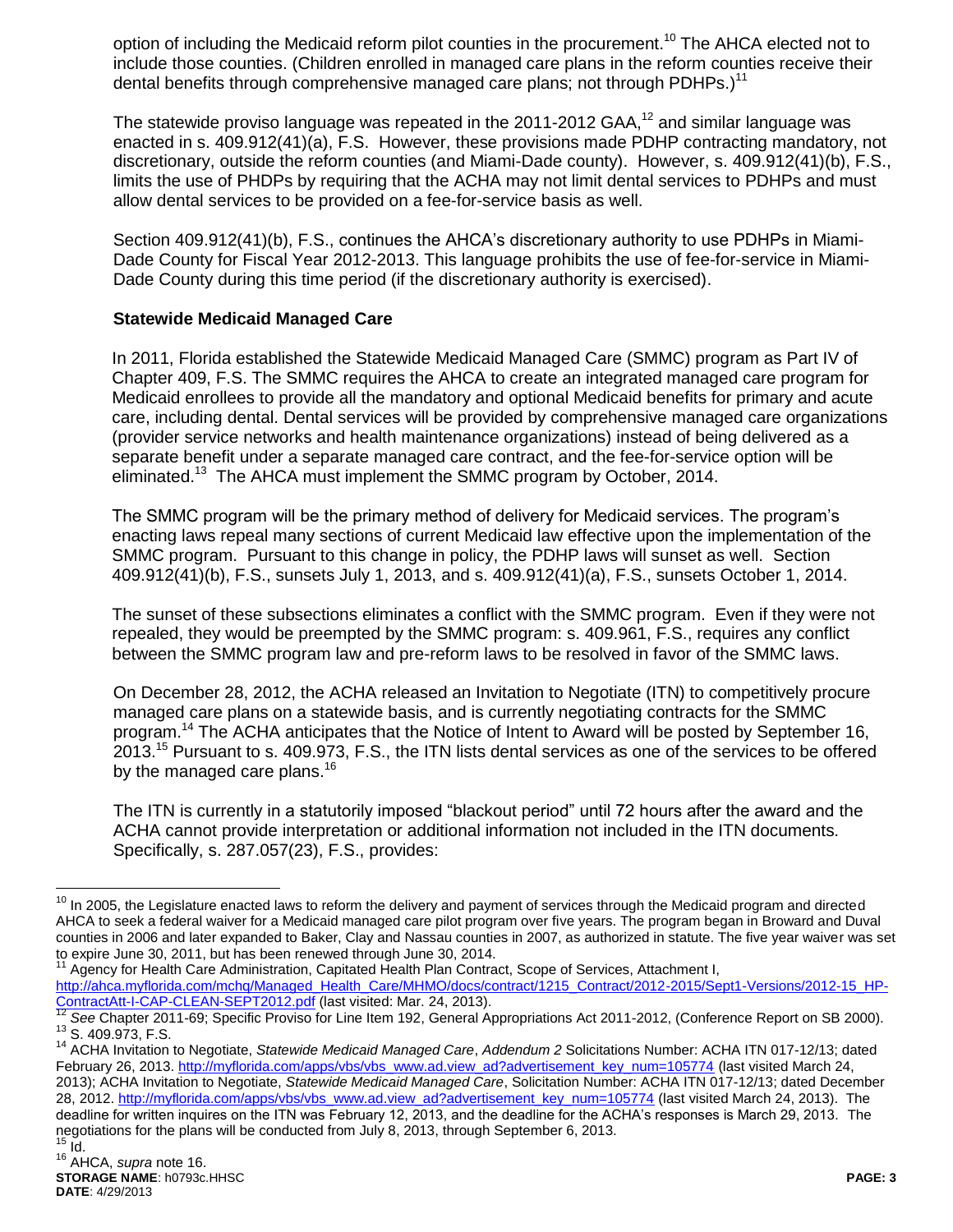Respondents to this solicitation or persons acting on their behalf may not contact, between the release of the solicitation and the end of the 72-hour period following the agency posting the notice of intended award, excluding Saturdays, Sundays, and state holidays, any employee or officer of the executive or legislative branch concerning any aspect of this solicitation, except in writing to the procurement officer or as provided in the solicitation documents. Violation of this provision may be grounds for rejecting a response.

Final approval of the necessary Medicaid waiver by the federal government has not yet been received; however, on February 20, 2013, the AHCA and the Centers for Medicare and Medicaid Services reached an "Agreement in Principle" on the proposed plan.<sup>17</sup>

### **Effect of the Proposed Changes**

Section 409.912 (41)(a), F.S., requires that the ACHA contract with PDHPs, and sunsets October 1, 2014.<sup>18</sup> The bill postpones the repeal to October 1, 2017. In addition, the bill eliminates the requirement that the AHCA continue to allow fee-for-service dental as an option, making PDHPS the exclusive delivery method for those services.

Section 409.912(41)(b), F.S., authorizes the AHCA to provide a Medicaid prepaid dental program in Miami-Dade for Fiscal Year 2012-2013, and expires July, 1, 2013.<sup>19</sup> The bill deletes the current fiscal year reference and authorizes the AHCA to provide a Medicaid prepaid dental program in Miami-Dade County on a permanent basis. This action would allow the AHCA to continue to provide a separate Medicaid prepaid dental plan in Miami-Dade County.

The bill's provisions would exclude dental services from the integrated SMMC, creating an exception to the comprehensive reform of Medicaid. In the alternative, they would create redundant dental benefits obligating the ACHA to contract with two managed care organizations to provide the same services to the same group of recipients.

The bill's provisions conflict with the SMMC statutory requirement that SMMC plans provide comprehensive care (including dental). To address this, the bill expressly exempts its provisions from the conflict resolution language in s. 409.961, F.S.

The bill creates a requirement that the AHCA provide an annual report to the Governor and Legislature which compares the utilization, benefit and cost data from Medicaid dental contractors as well as compliance reports and access to care to the state's overall Medicaid dental population.

### B. SECTION DIRECTORY:

**Section 1.** Amends s. 409.912, F.S., relating to cost effective purchasing of health care. **Section 2.** Provides an effective date of July 1, 2013.

## **II. FISCAL ANALYSIS & ECONOMIC IMPACT STATEMENT**

## A. FISCAL IMPACT ON STATE GOVERNMENT:

1. Revenues:

None.

## 2. Expenditures:

**STORAGE NAME**: h0793c.HHSC **PAGE: 4**  $^{18}$  Section 409.912 (41)(a), F.S. <sup>19</sup> Section 409.912(41)(b), F.S.

 $17$ <sup>17</sup> *See* Correspondence between Agency for Health Care Administration and the Centers for Medicare and Medicaid Services, [http://ahca.myflorida.com/Medicaid/statewide\\_mc/pdf/mma/Letter\\_from\\_CMS\\_re\\_Agreement\\_in\\_Principal\\_2013-02-20.pdf](http://ahca.myflorida.com/Medicaid/statewide_mc/pdf/mma/Letter_from_CMS_re_Agreement_in_Principal_2013-02-20.pdf) (last visited Mar. 24, 2013).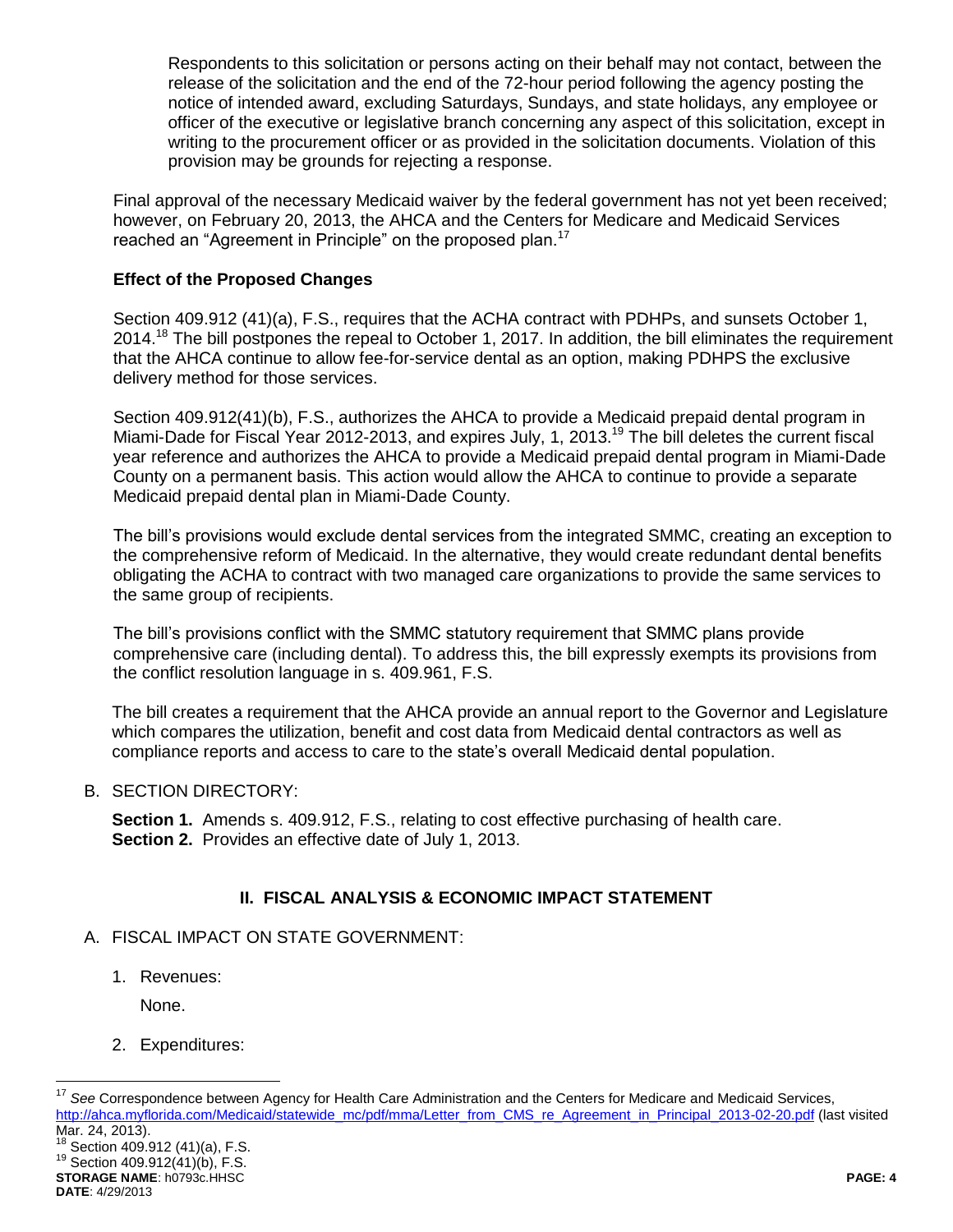The fiscal impact of this bill is indeterminate at this time.<sup>20</sup> Any potential savings which might occur if the fee-for-service option is eliminated would become a minor component of capitation rate calculations in the SMMC program. $21$ 

If the effect of the bill is to create two dental coverage programs, the AHCA would be required to contract with both PDHPs and SMMC managed care organizations for these services, which could increase expenditures. If the effect of the bill is to exempt dental services from the SMMC program, the lack of comprehensive care coordination could result in higher than expected costs in the SMMC program.

- B. FISCAL IMPACT ON LOCAL GOVERNMENTS:
	- 1. Revenues:

None.

2. Expenditures:

None.

- C. DIRECT ECONOMIC IMPACT ON PRIVATE SECTOR: None.
- D. FISCAL COMMENTS: None.

# **III. COMMENTS**

- A. CONSTITUTIONAL ISSUES:
	- 1. Applicability of Municipality/County Mandates Provision: Not applicable. The bill does not appear to affect county or municipal governments.
	- 2. Other:

None.

B. RULE-MAKING AUTHORITY:

None.

C. DRAFTING ISSUES OR OTHER COMMENTS:

Statewide implementation of the SMMC program is expected to be completed by October 1, 2014. Dental benefits are a required benefit in the program. Extending the requirement that the AHCA contract with PDHPs to October 1, 2017, may result in redundant dental services contracts.

The changes proposed by the bill conflict with the SMMC ITN. Specifically, the bill creates a question as to whether dental services are to be provided as part of the managed care services under the ITN or whether they are to be provided pursuant to s. 409.912, F.S. Parties interested in responding to the ITN cannot ask for clarification on this issue as the ITN is currently in a statutorily imposed "blackout period". The bill may increase the potential for a procurement challenge, as it may make a material

 $\overline{a}$ 

<sup>&</sup>lt;sup>20</sup> Agency for Health Care Administration, *House Bill 793 Bill Analysis and Economic Impact Statement*,(Mar. 14, 2013) (on file with the House of Representatives Health and Human Services Committee).  $^{21}$  Id.